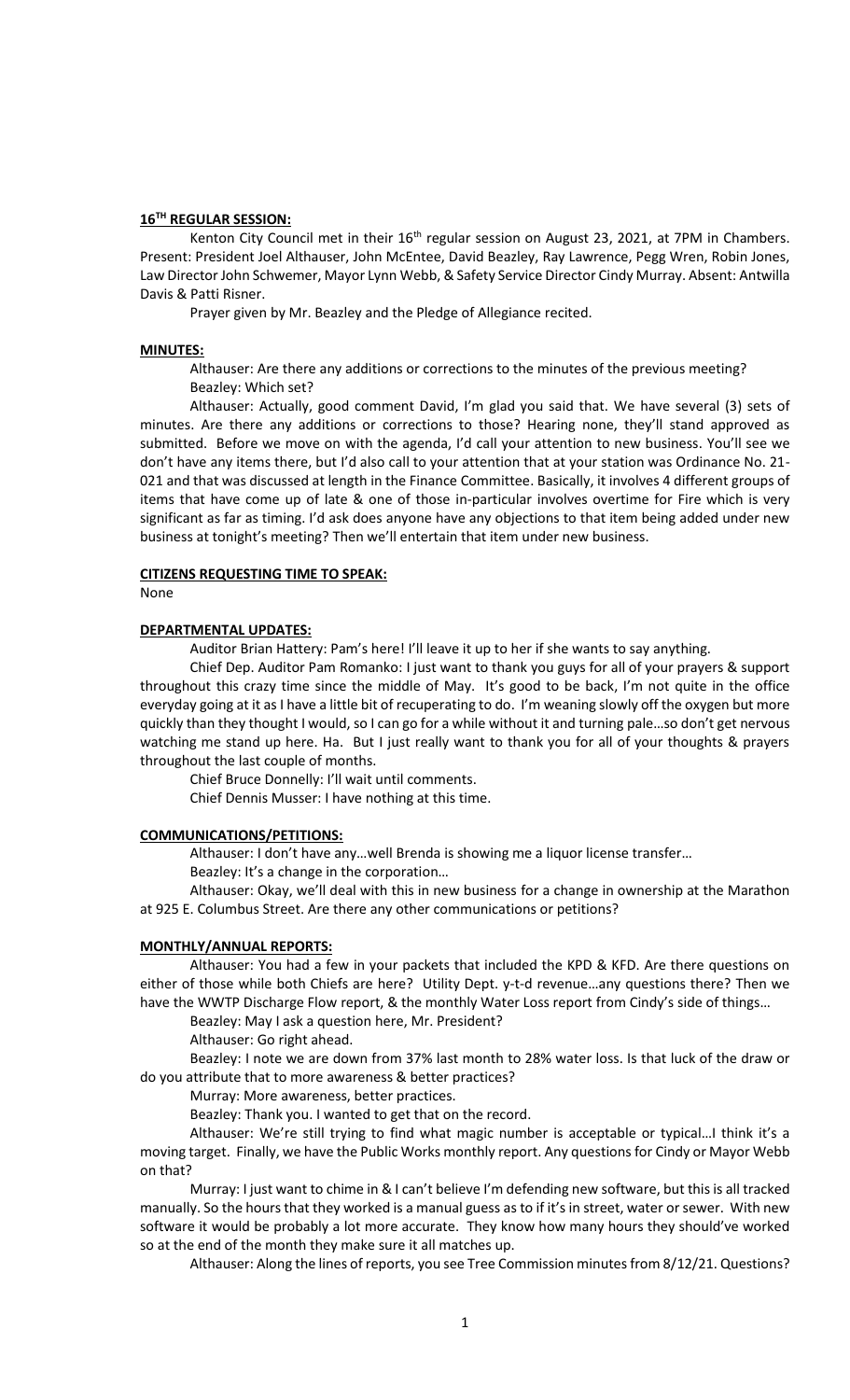### **COMMITTEE REPORTS:**

None from Nuisance or Safety.

Althauser: Finance has a written report in front of us plus they had a meeting this evening. David? Finance, Beazley: I would update the balance of Council that we began our budgeting process on top of our normal monthly work that we do. So, over the next 4-5 meetings, we'll be completing the arduous task of trying to balance our expenses against our revenues. We did come to an agreement on revenues tonight thanks to the hard work of the administration, the auditor's office & dept. heads. The compilation looks reasonable & accurate, so we'll be moving forward with each dept. through departmental meetings & what have you. So, there will be a standing Finance meeting at 6PM every Council session going forward until we produce a budget. All Councilmembers are welcome to join us & hear the ongoing discussions.

MOP, Wren: MOP has had a couple of meetings but we're still working on what we're meeting for, so there will be a report at a later date.

## **OLD BUSINESS:**

## **ORDINANCE NO. 21-019, 2ND READING, TITLE ONLY; AN ORDINANCE PROVIDING FOR ADDITIONAL APPROPRIATIONS FOR THE YEAR 2021 FOR THE CITY OF KENTON, OHIO AND DECLARING AN EMERGENCY.**

Althauser: Either one of these two, if not both of them…the hope was to pass them tonight but obviously we can't. We'll also bring up the new item in new businessthat was added to the agenda. David, if you could refresh our memory, is it this one or both of them that really needed passed?

Beazley: I think it's this one that has the most pressing need to get dollars into the correct hands but if we're going to consider holding a special session these would all come under a third read and could be passed with whatever members are there. If we're fortunate enough to garner 6 attendees, we could address the new business at that time because of it's urgency as well.

Althauser: Right, if we include it in the agenda.

Beazley: Sure. All are urgent bill paying needs.

Althauser: Yes, there was a comment in here in your committee report about the need. So I'd throw this out there…in some of our research, well actually our Law Director's research let me clarify that because he's the one that does all the research on this, but we have clarified that if we're going to have a special session number one we need to provide 24 hrs. notice which means for one meeting. If we needed two for example, you can't just have them back-to-back on the same night. So let's keep that in mind. More importantly in the new business we're going to consider we have to remember we have to have enough there to pass it under emergency also or we don't gain the efficiency needed. So we have to have 6 to suspend the rules & the question would be maybe Thursday evening at the same time as normal Council at 7PM in chambers to meet in special session to consider the item that will be brought up in new business & to also consider these 2 items in old business. How would that fit everyone's schedule? Antwilla's we're basing that on Pegg's comment…

Wren: I'm pretty sure it's Wednesday she'll be back…it was just like a 3-day thing.

Althauser: I'll say Antwilla really apologizes for the bad timing…it just didn't work out. Anyone not able to do that? All 5 of you could? Okay, let's plan that at 7PM on this Thursday with the intention of the agenda being these 2 items and the item we'll have in new business. Any questions on item A under old business? I forgot to bring my packet from 2 weeks ago…

# **ORDINANCE NO. 21-020, 2ND READING, TITLE ONLY; AN ORDINANCE PROVIDING FOR TRANSFERRING FUNDS FOR THE YEAR 2021 FOR THE CITY OF KENTON, OHIO AND DECLARING AN EMERGENCY.**

Althauser: Again, I'd ask if there are any questions? Is there any old business we don't have on the agenda?

## **NEW BUSINESS:**

Althauser: Okay, we added Ordinance 21-021 so Brenda if you'd please read that…

# **ORDINANCE NO. 21-021, 1ST READING, TITLE ONLY; AN ORDINANCE PROVIDING FOR ADDITIONAL APPROPRIATIONS AND FOR TRANSFERRING FUNDS FOR THE YEAR 2021 FOR THE CITY OF KENTON, OHIO AND DECLARING AN EMERGENCY.**

Althauser: There's an explanation attached with that…most of Council was at the Finance meeting so I'd ask any Councilmembers if you have any questions regarding this legislation?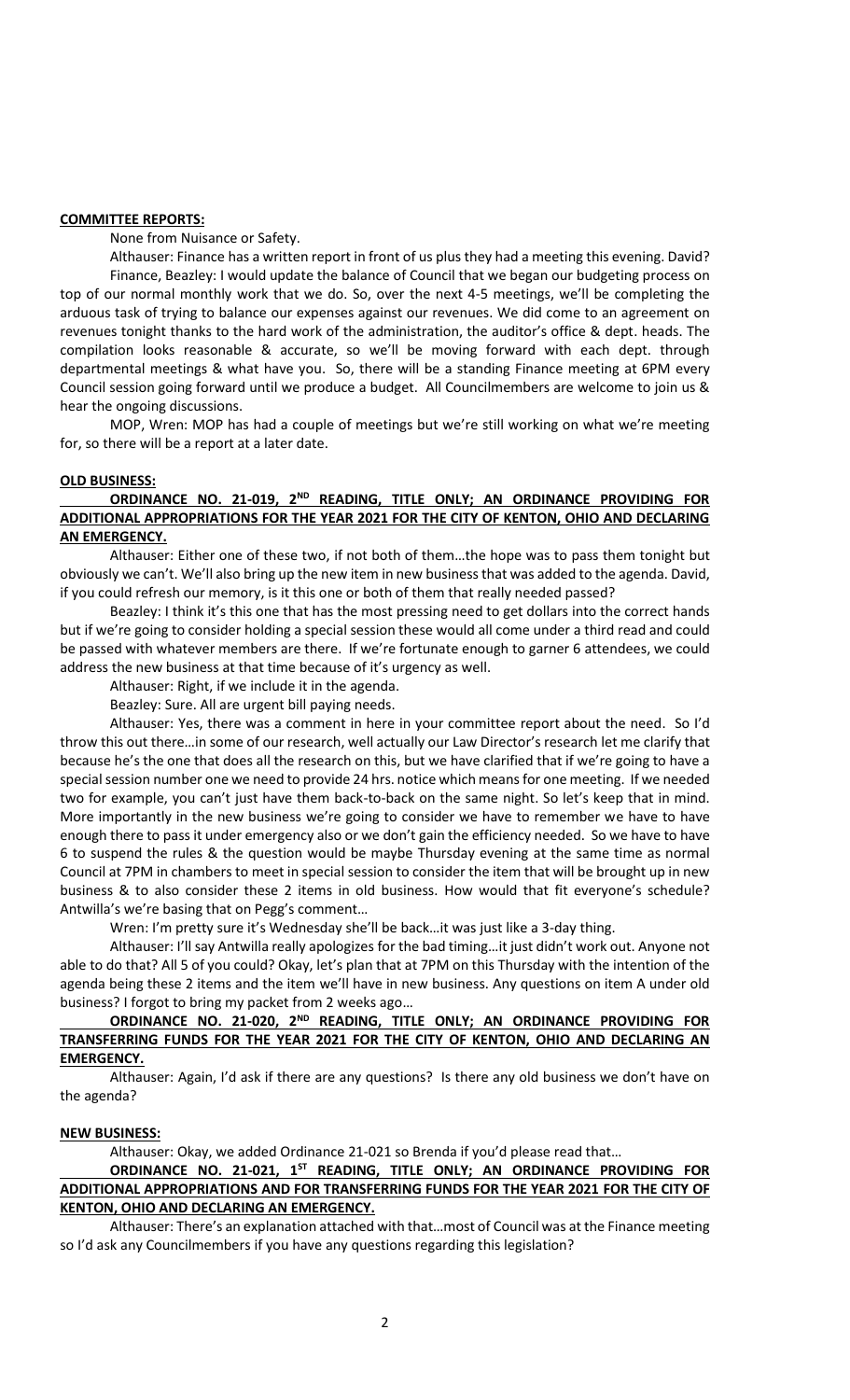Beazley: Obviously, Mr. President, the big item here is the Fire overtime and without the special session we could conceivably be showing a negative appropriations balance in that account until we're able to rectify that with legislation.

Althauser: Okay, if there are no questions, we'll let move to a  $2<sup>nd</sup>$  reading at our special session. So, we'll have 3 items at our special session...2 up for  $3^{rd}$  read & 1 up for  $2^{nd}$  read. Is there any further new business? Oh, in your packet was the change in ownership for the Marathon Station…I always ask Chief Musser if there is anything he'd add…

Chief Musser: No problems.

Althauser: Council has the opportunity to have a hearing or waive a hearing.

**Motion by Mr. Beazley & second by Mrs. Wren to waive the hearing.**

Althauser: Any discussion? **(Roll call vote, 5 ayes; motion carried)** Okay, I'd also ask that we consider a motion to excuse Antwilla who is at a conference and excuse Patti.

**Motion by Mrs. Wren & second by Mr. Lawrence to excuse Antwilla Davis & Patti Risner.**

Althauser: Any discussion? **(Roll call vote, 5 ayes; motion carried)** Okay we've taken care of business, unless someone has something else to present…

### **COMMENTS:**

Murray: If you haven't been over the Leighton Street bridge, it is back open & the guys & County crew did a great job working together. I think it's the first time…well, it's not the first time the 2 have worked together, but the guys are very proud, the street crew is very proud of the work they did. It was a unique way they did it that was recommended by the County so drive across it & tell the street guys they did a great job. The Transfer Channel…it's all complete, except for a few cleanup items. We had a walk through so for the most part that is a complete project. Lynn Street, they are starting the taps…the main line is in and they're going to start the taps that go to each individual house. The last thing I have is HB 168. In case you've heard about it, this is appropriations through the State and you can get up to \$5 million for construction projects and you can get up to \$250,000 for engineering for future projects. It all goes through the County Engineer…we have met with Luke and we're going to be applying for \$5 million construction grant on the water side of Phase II, and a \$5 million construction grant for sewer & storm on Phase II. Then we're going to be applying for \$168,000 engineering for the replacement of the east side water loop that we have a lot of leaks on, as part of our Asset Management Plan. So, I just wanted to bring you up to date on that. We will be applying this week & then by the end of September or mid-October we should find out if we get the money or not. But it's a big pot of money that is split and they have a complicated scoring system & everything else, but we're going to throw our hats into the ring. That's all I have. Does anyone have any questions?

Chief Donnelly: I just have a couple of things. Right now we're doing some confined space training with the public works guys so we're working & learning how to work with each other with confined spaces. We're doing the training out at Heritage Cooperative…they've allowed us to use their facility because they have safe & good places to train in. This isn't the first time and we really appreciate them for allowing us. Chuck Swinehart was out there watching what we were doing and the instructor & myself visited with him and kind of saw what all they do & everything. It's just kind of one of those relationship building things where not just us & businesses but all of us amongst the City employees are working together too. The other thing we have coming up in September is we'll be having a Civil Service Eligibility Test, so all the applications are turned in for that. I would've liked to see a few more applicants but we get what we get and it looks like there are some pretty good candidates. So we'll get our eligibility list back up. That's all.

Bart Steele: My name is Bart Steele & I ride a scooter because I'm unable to walk any great distance. I'm handicapped or disabled and I know many others who are as I am who cannot walk very far. As I've said before & as Dave & I have spoke about, the repairing of these sidewalks or putting sidewalks in where there are none should be addressed ASAP. I do not know of any others, but I know myself I've tipped over a couple of times because I've been trying to avoid these sidewalks. I've talked to the Mayor numerous times about the intersections and walkways from the street to the sidewalks at places there are immense holes and if people aren't paying attention they could stick their foot in there and fall down & hurt themselves big time. I myself on my scooter have fallen in these holes and it's not good for the scooter for things to happen to it out of the ordinary. I was just trying to find out a time frame…I know the finances aren't available at this time, but a time frame for when the finances might be available to repair or mask the problem? By that I mean putting makeup on these to temporarily fix these holes so people don't fall in them. In fact, I've talked to the Mayor about allowing me to put asphalt in them & filling them up & she told me don't do that because the workers will be very upset. So...

Althauser: If you see a particular spot let us know where that is.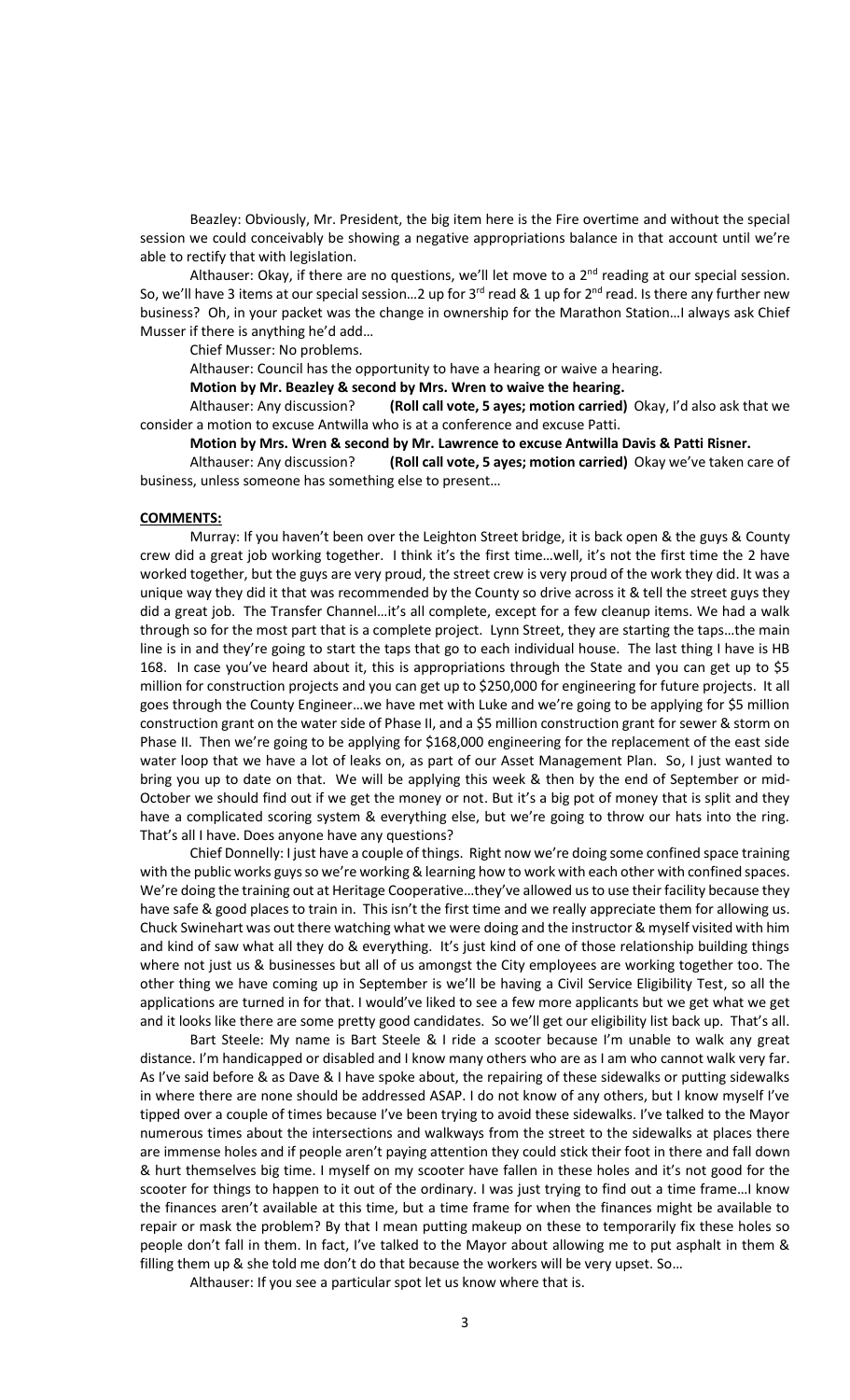Steele: I shall. I know right over here…I lost my bearings…

Murray: Detroit Street…

Steele: Right, the main road out here & Detroit at the intersection there is a very small area where I'm able to go through otherwise it's about 2  $\frac{1}{2}$ -3 inches deep...these areas are all around the square and if you like I'll ride around & tell you where they're located at.

Althauser: Anytime you see a spot in your travels that is dangerous, I know the administration wants to know that because they'll add it to the list for our street crew to take a look at.

Steele: I shall.

Althauser: The larger issue Bart is sidewalks can be a tricky business because a lot of that cost would go back on the property owners where the sidewalk is located & not necessarily the City. The other side of that is a lot of times damage is caused by trees that might be in the right-of-way or tree lawn. We have a fairly active Tree Commission that's been very aggressive in getting these old trees out of here…identifying them so we can get them out of here. Bart, we appreciate you reminding us of this. The dollars involved with updating all of the sidewalks across the City and putting in new sidewalks where there are none are significant.

Steele: I realize for the majority of the populace it's not a real problem but for the minority such as myself who are disabled, they are an immense problem. It just depends on your outlook…if you're like yourself you say well we do not have funds but the best thing to do is find a way to make funds to possibly generate (can't hear)…

Althauser: Bart, I'd say personally the sidewalks are a major issue to me too because I don't see the best. I have personal experience with that where I've had to walk to work when I wasn't able to drive and I agree I found at that situation at time in my life how bad our sidewalks can be. We are not the most pedestrian friendly city, and I don't think anyone would dispute that, but most small towns are not pedestrian friendly. We have started working on this…one of the main parts of Phase II from the downtown improvements would involve the 9 blocks in the center of town and the sidewalks in that area would be updated. So that is the first step. We're constantly trying to identify those sidewalks that are closer to schools…back when the new school was built there was a lot of money that the school put into the sidewalks on the new street. So my answer is that we are starting & have started. Our ability to do them all, I'm going to answer that it's impossible to do them all at one time with lack of resources, manpower and finances.

Schwemer: I think one thing the administration can & will do is after we get done with this Phase II we will have a little better idea on where there are additional items with our stormwater, our sewer, & our water. The EPA has mandates that we have to continue on…we can't just stop at this 9-block area. I think to me what sounds like the best idea is we look to see what areas we're doing those type of improvements because the last thing we want to do is have new sidewalks in, then a year later have new waterline work & end up tearing those new sidewalks up. So I think that is something the administration can look at as we develop those projects which are getting mandated by the EPA. So if we're doing a street & we're doing new waterlines we can strongly look at those areas and I think that would kind of be the highlight of where we go because we're going to be forced to go down that path. Again this 9-block area helps with the EPA, but it's not going to solve our problems & that's something we'll work towards. I think that's something we'll look at as those projects come up to see what we can do.

Steele: What I'm suggesting is not putting in new sidewalks, just masking and like repairing areas on the sidewalk…not a complete refabrication of the sidewalk just parts of the sidewalk that are out of the ordinary.

Althauser: That's where you can help us Bart…if you see areas like that let us know where.

Steele: Right, I will write them down.

Althauser: Again, I want to remind you if they're in a residential area the responsibility of that repair goes onto the owner.

Steele: What is causing the problem is the roots of the trees and the trees are in the parkway and the parkway is, according to everyone I've talked to, part of the City.

Althauser: I commented on that and that's what makes it a difficult situation to address. But especially crosswalks, as you mentioned Detroit at Franklin, that's something our street crews will do everything they can to fix something like that.

Steele: Alright, thank you very much.

Beazley: I did make contact with Councilman Davis & she will be available for the Thursday evening session. Second of all, Chief, I apologize if I'm too old to sit for your Civil Service Exam. Ha. And please report specifically to Patti that I miss her. Thank you.